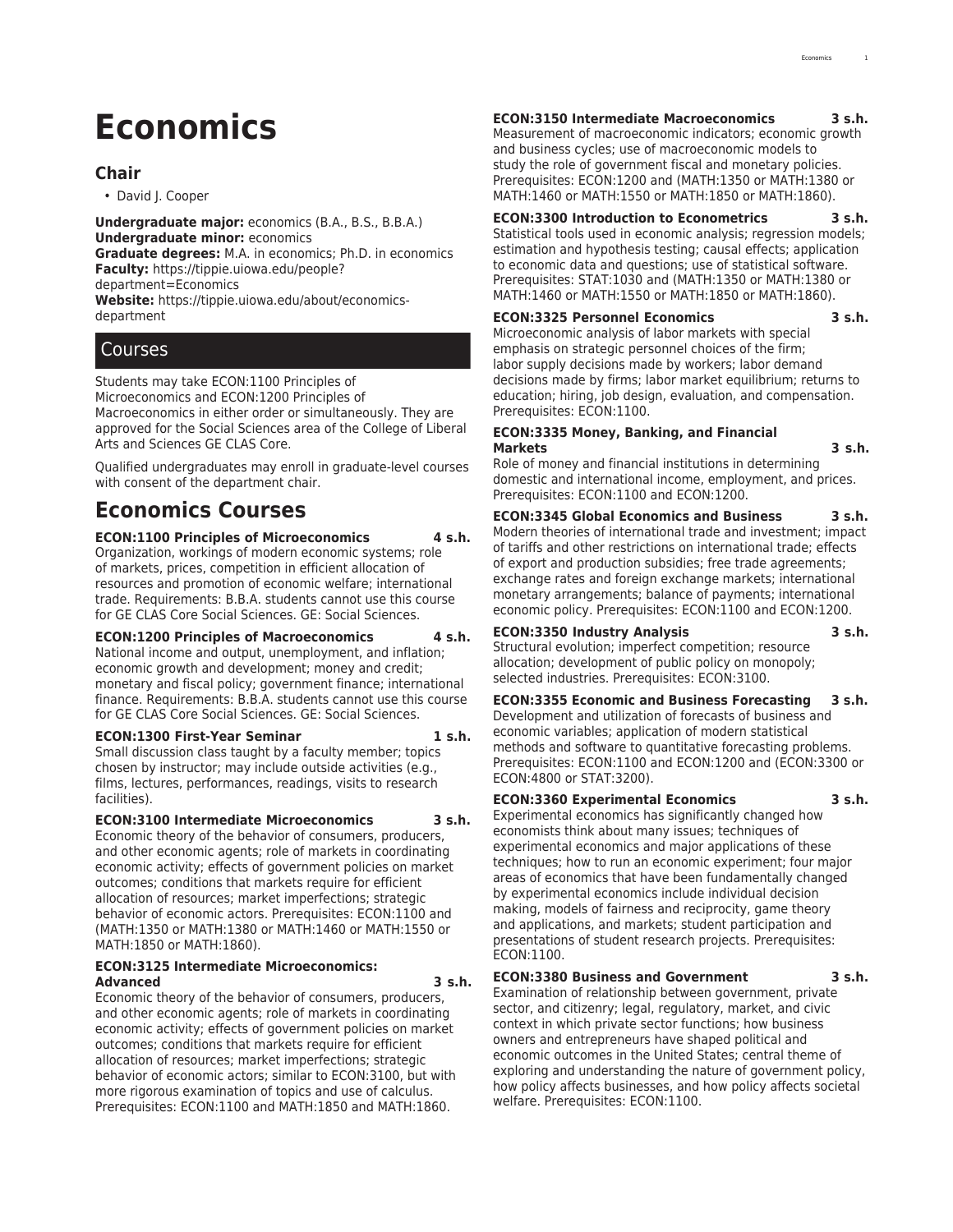## **ECON:3620 Economic Growth and Development 3 s.h.**

Determinants of rising living standards; accumulation of physical and human capital; predictions of economic growth models compared to observed changes in living standards. Prerequisites: ECON:1100 and ECON:1200.

## **ECON:3625 Environmental and Natural Resource Economics 3 s.h.**

Environmental and resource use problems; efficient mechanisms and other policies for environmental protection, management of common property resources. Prerequisites: ECON:1100 and ECON:1200. Same as URP:3135.

## **ECON:3640 Regional and Urban Economics 3 s.h.**

Theory of location and regional development; central place theory; why cities exist and trade with one another; models of land use patterns, rents; empirical tests of models; policy applications. Prerequisites: ECON:1100. Same as URP:3134.

## **ECON:3650 Policy Analysis 3 s.h.**

Economic functions of government in modern economies; effects of government expenditures and taxation on allocation of resources. Prerequisites: ECON:1100.

## **ECON:3690 Sports Economics 3 s.h.**

Theory and literature of economic issues in professional sports; issues such as relative advantages of large-and small-market teams, city subsidies for baseball and football stadiums, star players' true value to their teams; ideas from introductory economics (such as demand and cost curves) combined with additional economic theory, statistical evidence, and information about particular sports. Prerequisites: ECON:1100.

## **ECON:3750 Transportation Economics 3 s.h.**

Overview of transportation markets—intercity, rural, urban; transportation modes—rail, highway, air, water, pipeline, transit; issues in finance, policy, planning, management, physical distribution, and environmental, economic, and safety regulation. Recommendations: ECON:1100 and ECON:1200. Same as GEOG:3940, URP:3350.

## **ECON:3760 Health Economics 3 s.h.**

Externalities and health behaviors; government influence on health behaviors; overview of health insurance and health insurance markets; health care costs; public health insurance; health insurance reforms. Prerequisites: ECON:1100.

## **ECON:3800 Law and Economics 3 s.h.**

Law examined through analytic tools of microeconomics; impact of legal rules on resource allocation, risk bearing, distribution of economic well-being. Prerequisites: ECON:1100.

## **ECON:3850 Behavioral Economics 3 s.h.**

Behavioral economics is a relatively new field that applies insights gleaned from psychology to economics; standard economic theory assumes people are all *homo economicus*: we know exactly how to maximize our own utility, and we do it well; behavioral economists seek to improve microeconomic theory with more realistic assumptions about human behavior. Prerequisites: ECON:1100.

## **ECON:3870 Federal Reserve Challenge 1 s.h.**

Experience what Federal Reserve economists do every day: study the real U.S. economy, make forecasts and policy recommendations, defend their views to academic and professional economists; development of analytical skills, teamwork, how to build presentations. Prerequisites: ECON:3100 and ECON:3150.

## **ECON:3875 Topics in Policy Economics 3 s.h.** Topics vary. Prerequisites: ECON:1100 and ECON:1200.

#### **ECON:4050 Readings and Independent Study in Economics arr.**

**ECON:4090 Natural Resource Economics 3 s.h.**

Economics of natural resources; interaction between economic theory, empirical evidence, and public policy; land, water, fish, trees, minerals; externalities. Prerequisites: ECON:3100.

## **ECON:4110 International Economics 3 s.h.**

Neoclassical model of international trade; imperfect competition and international trade and investment; role of trade barriers; regional trade agreements and the World Trade Organization. Prerequisites: ECON:1100 and ECON:1200.

## **ECON:4140 Labor Economics 3 s.h.**

Labor supply and demand; investments in human capital; compensating wage differentials; discrimination; long-term contracts; occupational choice; family decisions; unions; immigration. Prerequisites: ECON:3100.

## **ECON:4160 Public Sector Economics 3 s.h.**

Economic functions of government; social welfare programs; income distribution; policies that address market failures; budgetary processes; effects of government expenditures; taxation. Prerequisites: ECON:3100 and ECON:3150.

## **ECON:4170 Monetary Economics 3 s.h.**

Demand for and supply of money; money's role in economy; empirical studies of money's impact; problems with monetary control. Prerequisites: ECON:3100 and ECON:3150.

## **ECON:4180 Industrial Organization 3 s.h.**

Market structure; effects of business practices, informational problems on market structure; appraisal of antitrust policies, government regulation of business. Prerequisites: ECON:3100.

## **ECON:4190 Mathematical Economics 3 s.h.**

Mathematical structure of economic principles, problems, systems; may include constrained optimization, choice under uncertainty, general equilibrium and welfare economics, dynamical systems and control theory, game theory. Prerequisites: ECON:3100 and ECON:3150.

## **ECON:4200 Game Theory 3 s.h.**

Basic concepts of game theory including dominance, backward induction, Nash equilibrium, evolutionary stability, commitment, credibility, asymmetric information, adverse selection, signaling; provides students with a working understanding of game theory; examples drawn from economics and politics. Prerequisites: ECON:3100 and ECON:3150.

## **ECON:4700 Topics in Analytical Economics 3 s.h.** Topics vary. Prerequisites: ECON:3150 and ECON:3100.

## **ECON:4800 Econometric Analysis 3 s.h.**

Linear regression models; causal effects; estimation and hypothesis testing; errors in variables; simultaneous equations; panel data; instrumental variables; limited dependent variables; emphasis on interpretation, methods, application of econometric modelling, and use of statistical software. Prerequisites: STAT:3101 or STAT:3120.

## **ECON:4999 Honors Thesis in Economics arr.**

Independent research project supervised by economics faculty member; culminates in thesis required for honors in the major. Prerequisites: ECON:3100 and ECON:3150 and (ECON:3300 or ECON:4800).

## **ECON:5000 Economic Analysis I 3 s.h.**

Basic metric topology, convex analysis, function spaces, measure theory and integration.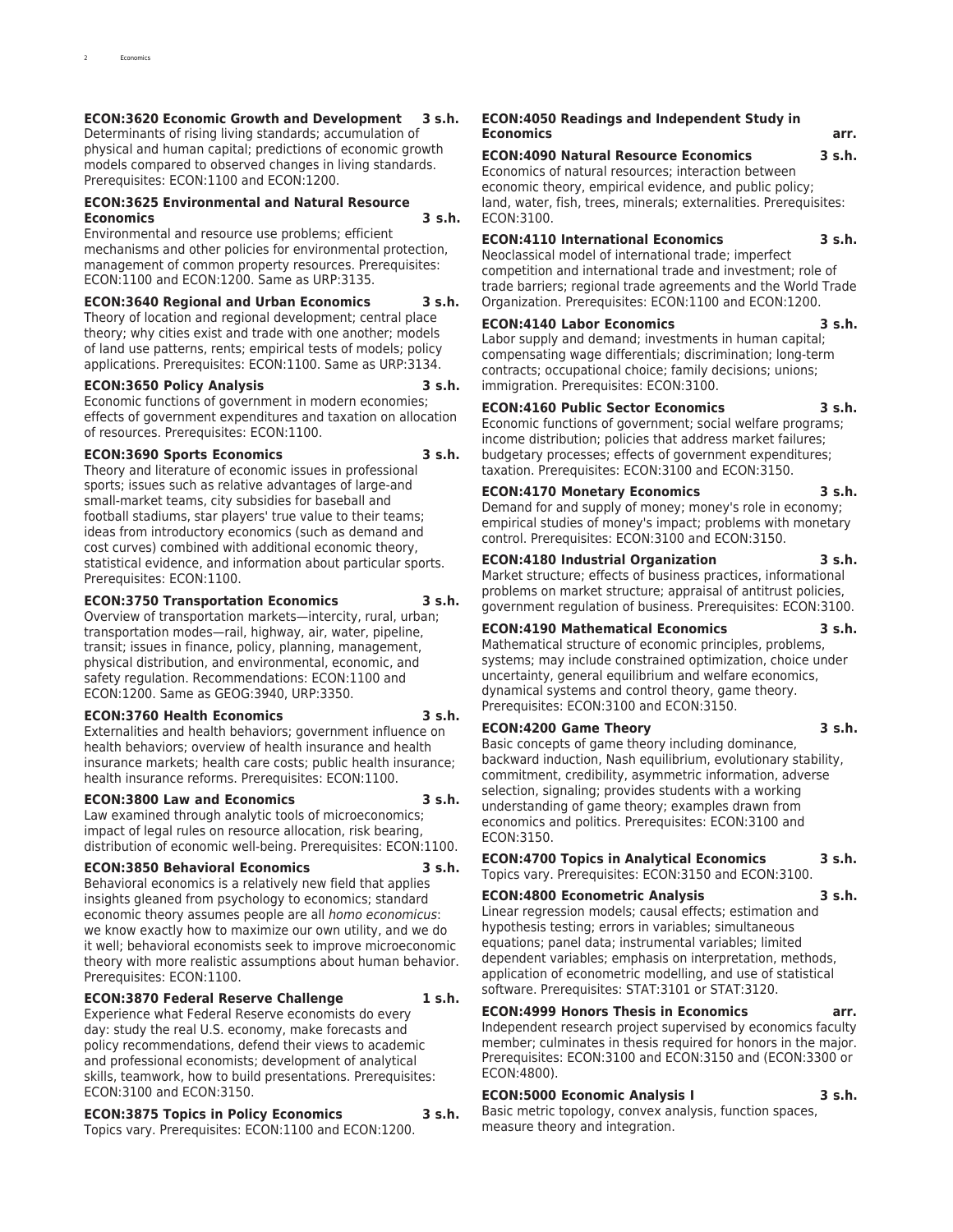## **ECON:5005 Real Analysis for Economics 2 s.h.**

Basic metric topology, convex analysis, function spaces, measure theory, and integration.

**ECON:5010 Economic Analysis II 3 s.h.** Behavior under uncertainty, macroeconomic models; dynamic programming, asset pricing, saving, consumption.

**ECON:5015 Dynamic Programming 2 s.h.** Finite- and infinite-horizon, discrete-time dynamic programming; discrete-time stochastic dynamic programming, including computational methods and some economic applications; continuous-time control theory.

#### **ECON:5100 Microeconomics I 3 s.h.**

Consumer choice theory, producer theory, choice under uncertainty, basic game theory. Offered fall semesters.

#### **ECON:5110 Microeconomics II 3 s.h.**

General equilibrium and welfare analysis, adverse selection, the principal-agent problem, social choice, mechanism design. Offered spring semesters. Prerequisites: ECON:5100.

## **ECON:5115 Fundamentals of Microeconomics 3 s.h.**

Consumer theory, producer theory, partial equilibrium models, expected and nonexpected utility theory.

## **ECON:5125 Game Theory 2 s.h.**

Noncooperative and cooperative games, games of perfect and imperfect information, matching games.

## **ECON:5135 General Equilibrium 2 s.h.**

Walrasian equilibrium and its properties, welfare economics, general equilibrium and perfect competition, general equilibrium with externalities, general equilibrium under asymmetric information.

## **ECON:5145 Information Economics 2 s.h.**

Markets with asymmetric information, allocation mechanisms, mechanism design.

## **ECON:5200 Macroeconomics I 3 s.h.**

Economic growth, business cycles, money and inflation. Offered fall semesters.

#### **ECON:5210 Macroeconomics II 3 s.h.**

Dynamic macroeconomic models; stochastic macroeconomics; time consistency equilibrium business cycle theory. Offered spring semesters. Prerequisites: ECON:5200.

## **ECON:5215 Fundamentals of Macroeconomics I 2 s.h.**

Infinite horizon endowment economies; neoclassical growth models and dynamic general equilibrium.

## **ECON:5225 Fundamentals of Macroeconomics II 2 s.h.** Real business cycle models; overlapping generations models.

## **ECON:5235 Fiscal Policy and Insurance in Macroeconomics 2 s.h.**

Fiscal policies, optimal taxation, and endogenous growth; uncertainty and incomplete markets, limited commitment, private information.

#### **ECON:5245 Monetary Economics and Search Theory 2 s.h.**

Introduction to monetary and financial economics; search theory and applications to labor and money markets.

## **ECON:5800 Econometrics 3 s.h.**

Statistical inference in single and multiple equation stochastic models, models with nonindependent or nonidentically distributed error structure, dynamic models; OLS, GLS, IV, ML estimation; asymptotic distribution theory; exact, asymptotic hypothesis tests. Prerequisites: STAT:4101.

**ECON:5805 Statistics for Economics 3 s.h.** Probability theory, transformations and expectations, common families of distributions, multiple random variables, properties of a random sample, point estimation, hypothesis testing.

## **ECON:5810 Applied Econometrics 3 s.h.**

Empirical problems; multiple linear regression, nonlinear regression, maximum likelihood, hazard functions, univariate and multivariate time series, flexible functional forms. Prerequisites: ECON:5800.

**ECON:5815 Theoretical Econometrics I 2 s.h.** Statistical inference in single and multiple equation stochastic models, models with nonindependent or nonidentically distributed error structure, dynamic models; OLS, GLS, IV, ML estimation; asymptotic distribution theory; exact, asymptotic hypothesis tests.

**ECON:5825 Theoretical Econometrics II 2 s.h.** Continuation of ECON:5815.

#### **ECON:5855 Applied Econometrics I 2 s.h.**

Empirical problems; multiple linear regression, nonlinear regression, maximum likelihood, hazard functions, univariate and multivariate time series, flexible functional forms.

| <b>ECON:5865 Applied Econometrics II</b> | 2 s.h. |
|------------------------------------------|--------|
| Continuation of ECON:5855.               |        |

## **ECON:6310 Industrial Organization 3 s.h.**

The firm, monopolistic competition, oligopoly and workable competition; industrial organization, nature of equilibrium under uncertainty. Prerequisites: ECON:5110.

## **ECON:6320 Labor Economics 3 s.h.**

Problems and models, including intertemporal models of labor markets; uncertainty and labor market activity; retirement decisions, economic theories of fertility; economics of discrimination; job search models; economic models of unions; bargaining and strikes, public sector labor markets; determinants of income distribution; emphasis on empirical verification of theory. Prerequisites: ECON:5110 and (ECON:4800 or ECON:5800).

## **ECON:6350 Structural Methods in Econometrics 2 s.h.**

Introduction to structural econometric approaches which can be applied in labor economics, industrial organization, and elsewhere; theoretical frameworks used in this literature; identifying assumptions needed for model estimation and validation techniques; methods used for the estimation of structural models, including Maximum Likelihood, Method of Moments and simulation-based methods.

## **ECON:6420 Macroeconomics III 3 s.h.**

Current research in macroeconomics; development of research topics with emphasis on theoretical and empirical analysis. Prerequisites: ECON:5110 and ECON:5800.

## **ECON:6500 International Trade Theory 3 s.h.**

The theory of international trade, including basic models of international trade; capital and labor mobility and trade; protection of international trade; the political economy of international trade; empirical applications of international trade.

**ECON:6900 Contemporary Topics in Economics 3 s.h.** Topics not offered in other courses.

| <b>ECON:7000 Seminar in Economic Theory</b>    | arr.        |
|------------------------------------------------|-------------|
| <b>ECON:7010 Seminar in Economic Theory II</b> | arr.        |
| <b>ECON:7020 Seminar in Economics I</b>        | 2 s.h.      |
| <b>ECON:7030 Seminar in Economics II</b>       | $2 \,$ s.h. |
| <b>ECON:7040 Seminar in Economics III</b>      | $2 \,$ s.h. |